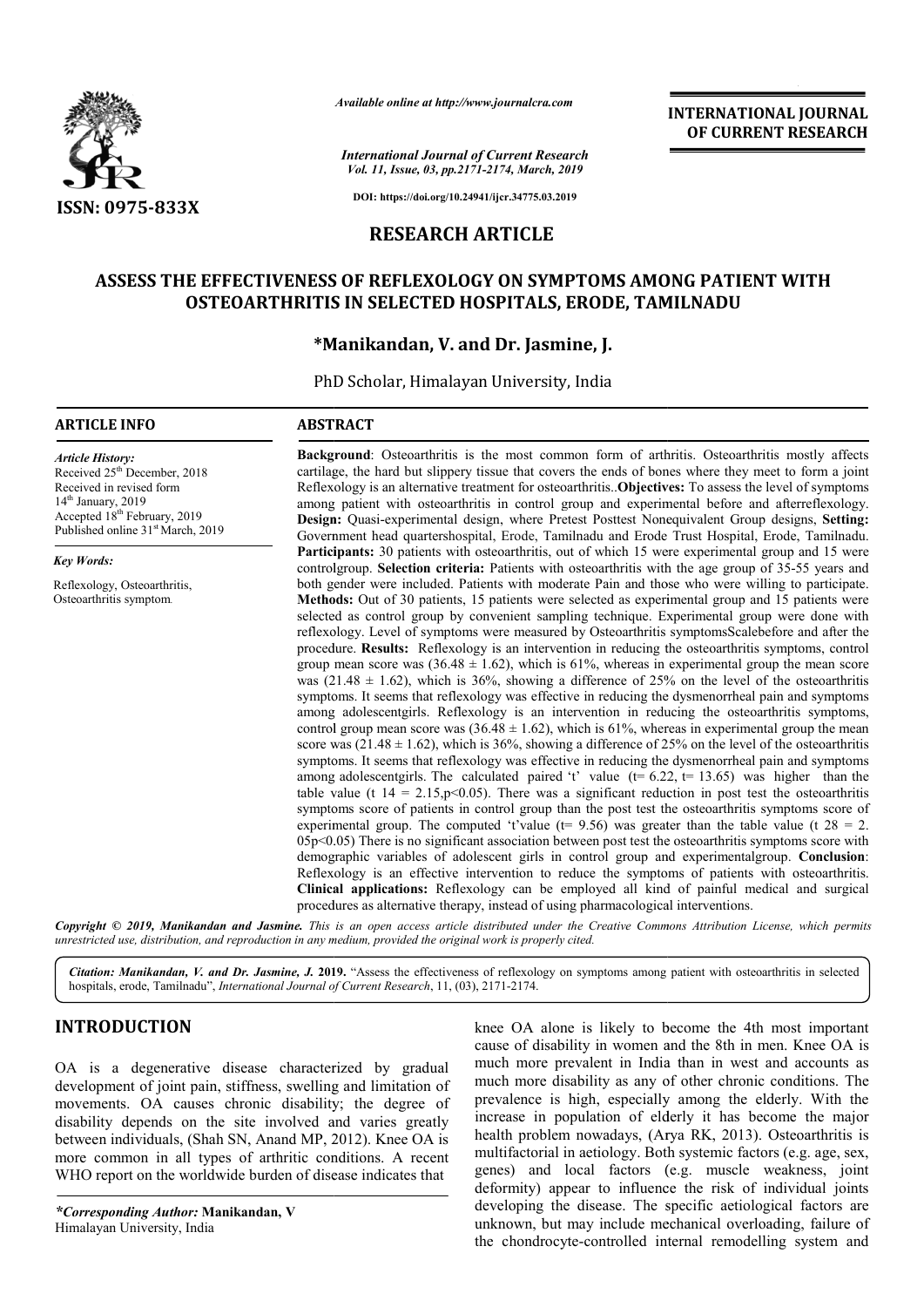extra cartilaginous factors such as synovial or vascular changes. As there is increase burden of disease in India, there is an urgent need and demand of proper health care services in the community to maintain the maximal range of skeletal mobility, to avoid the development of deformities and to improve the quality of life. Keeping in view the greater burden of disease and disability in the form of compromised functions and loss of independence due to knee osteoarthritis, the present study was conducted to know the disease burden in the society, to make the people aware more about this disease, (Reddy SV, 2014). In the group of musculoskeletal diseases, osteoarthritis (OA) is thought to be the most prevalent. The WHO Scientific Group on Rheumatic Diseases estimates that 10% of the world's population who are 60 years or older have significant clinical problems that can be attributed to OA3. Since incidence and prevalence increase with age, longer life expectancy will result in an increase of OA in the future, (D. Pereiray *et al*., 2011).

## **Need for the Study**

Osteoarthritis can have serious effects on a person's life and well being. Current treatment strategies include pain Relieving drugs, a balanced rest and exercise, cost effective symptomatic management interventions, client educations and support programs allow more people with this disorder to lead an active and productive life. Osteoarthritis is most common form of arthritis. It is a low grade inflammatory disease of synovial joints characterized by progressive deterioration and loss of articular cartilage. It affects the entire joint including synovium, meniscus, and periarticular ligament and subchondral bone leading to structural and functional changes. Globally, osteoarthritis comes at eighth place in contribution to disability and OA of knee joint contributes nearly 80% of OA burden. The symptoms are pain in knee, swelling around knee joint, crepitus during active movement and stiffness of the joint. Once the problem starts, the patient will suffer his whole life. In advance stage, patient may present with knee instability or knock knee or bow knee. Most cases of OA have no known etiology and it is mostly related to ageing, which is one of the strongest non-modifiable risk factor for knee osteoarthritis. The Health statistics reportstated that**,** osteoarthritis of knee based on racial categories  $-27$  % of Caucasian population, 2.1% of American population and 1% of people classified in 'other' racial categories. It was reported that more than 20 million Americans have symptomatic osteoarthritis. Women had higher rates of incidence than men especially after age of 40 years. In the US, osteo arthritis numbers second to Ischemic heart disease as a cause of work disability in men over the age of 50 years. In UK it affects Approximately 2.5% of the populations. In India primary osteoarthritis was more common than secondary osteoarthritis.

## **Objectives of the Study**

- To assess the level of symptoms among patient with osteoarthritis in control group and experimental before and after reflexology.
- To determine the effectiveness of reflexology on symptoms among patient with osteoarthritis in control group and experimental and control group
- To find out the association between post test scores of symptoms among patient with osteoarthritis with selected baseline variables in control and experimental group.

## **Research Hypotheses**

- **H1:**There is a significant level of symptoms among patient with osteoarthritis in control group than experimental before and after reflexology.
- **H2:**There is a significant effectiveness of reflexology on symptoms among patient with osteoarthritis in control group and experimental and control group
- **H3:**There is a significant association between post test scores of symptoms among patient with osteoarthritis with selected baseline variables in control and experimental group.

## **Delimination**

## **The study is limited to**

- Assess the effectiveness of reflexology
- Identify the changes in level of symptoms
- Patient with osteoarthritis
- Selected hospital, Erode

# **MATERIALS AND METHODS**

Quasi experimental design was carried on 30 patients with by using purposive sampling technique. Osteoarthritis symptoms assessment scale was used to assess the osteoarthritis symptomsamong patients. The data was collected after obtaining the permission from concerned personnel of the Hospital.

**Population:** The population for the present study was the entire patient with osteoarthritis.

**Sample:** Sample for the present study was patient with osteoarthritis who was admitted in Hospital.

**Sample Size:** The sample size comprised of 30 patient with osteoarthritis, out of which 15 were experimental group and 15 were control group.

**Sampling Technique:** Patient with osteoarthritis admitted and present during the period of data collection were selected as samples. The investigator was selected the control and experimental group by purposive sampling technique. The experimental group and control group patient are selected in two different hospitals from 05/03/2018 to 09/05/2018. It is to avoid the contamination of the experimental group with the control group.

## **Criteria for the Selection of Sample**

**Inclusion criteria:** Osteoarthritis patients,

- 1. Age group between 35-55 yrs.
- 2. Both gender
- 3. Who are having moderate pain
- 4. who are willing to participate in study.
- 5. Able to speak or to understand English or Tamil.

## **Exclusion criteria:** Osteoarthritis Patients who are:

- Unconscious or Critically ill.
- Having edema, gangrene, foot ulcers, and unhealed wounds in foot.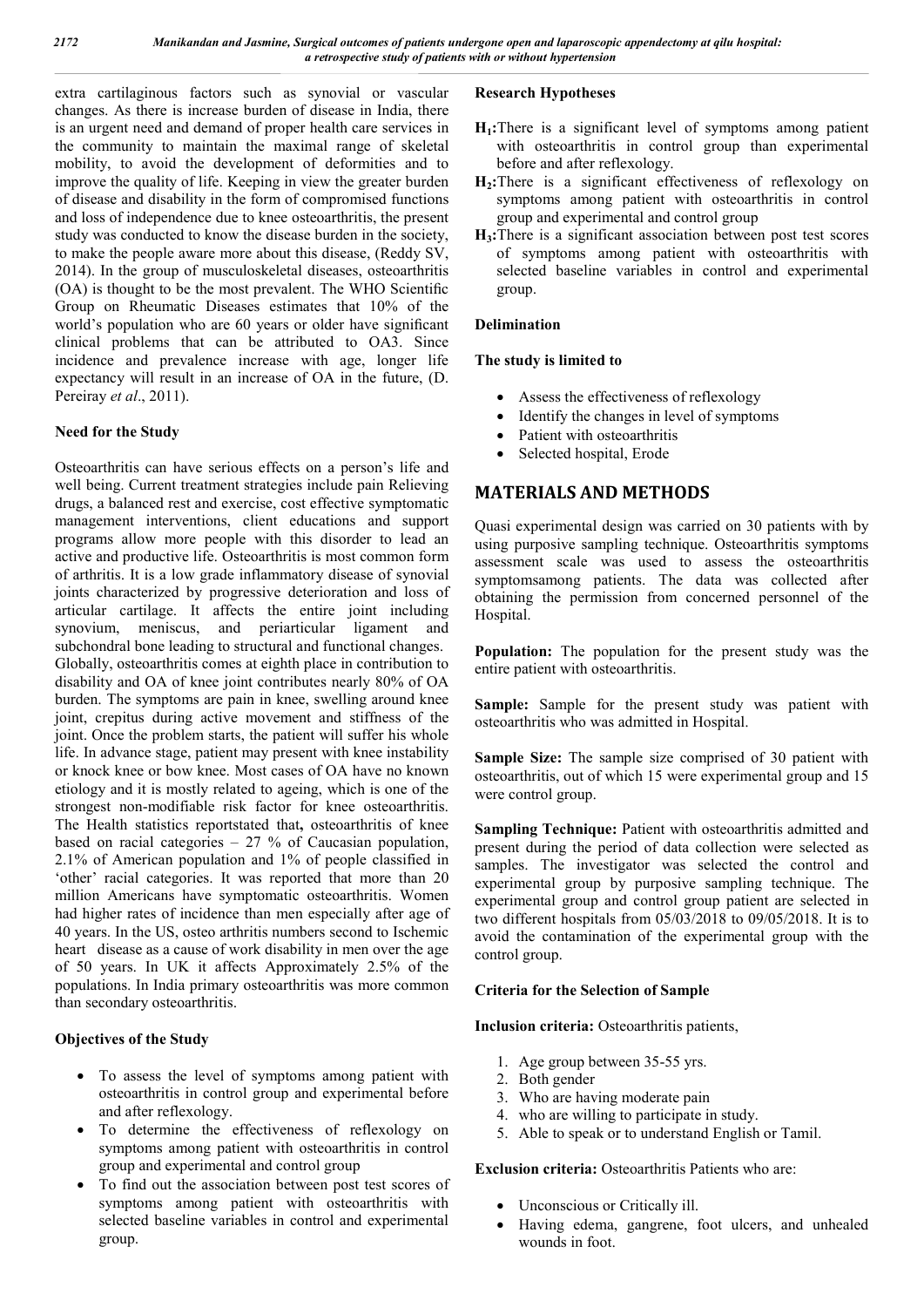- Pregnant or Arthritis in Ankle joint.
- Suffer by Unstable Blood Pressure.
- Having Deep vein thrombosis.

*Scoring Procedure:* Based on the percentage of scores the levels of osteoarthritis symptoms were graded in four categories. They are "Mild", "Moderate" "severe" and very severe symptoms.

*Research analysis:* Reflexology is an intervention in reducing the osteoarthritis symptoms, control group mean score was  $(36.48 \pm 1.62)$ , which is 61%, whereas in experimental group the mean score was  $(21.48 \pm 1.62)$ , which is 36%, showing a difference of 25% on the level of the osteoarthritis symptoms.

It seems that reflexology was effective in reducing the dysmenorrheal pain and symptoms among adolescent girls. The calculated paired 't' value  $(t= 6.22, t= 13.65)$  was higher than the table value (t  $14 = 2.15$ , p<0.05). There was a significant reduction in post test the osteoarthritis symptoms score of patients in control group than the post test the osteoarthritis symptoms score of experimental group. The computed 't' value ( $t= 9.56$ ) was greater than the table value (t  $28 = 2.05$  p<0.05). There is no significant association between post test the osteoarthritis symptoms score with demographic variables of adolescent girls in control group and experimental group. Frequency and percentage distribution of pre & post test scores on osteoarthritis symptoms pain among patients in experimental group ( $N_1$ = 15).

#### **Table 3.2. Level of osteoarthritis symptoms**

| Level of symptoms                                                                 | <b>Actual Scores</b> | Percentage of Scores |
|-----------------------------------------------------------------------------------|----------------------|----------------------|
| Mild symptoms<br>- only slightly apparent                                         | $1 - 15$             | $\leq$ 2.5           |
| Moderate symptoms - aware of symptom, but it doesn't affect daily activity at all | $16 - 30$            | $26 - 50$            |
| - continuously bothered by Symptoms<br>Severe                                     | $31 - 45$            | 51 - 75              |
| - symptom is overwhelming and /or interferes with daily activity++<br>very severe | $46 - 60$            | > 75                 |

#### **Section A**

**Descriptions Of Demographic Variables Of Patients**  $(N_1 = 15 N_2 = 15)$ 

| S. No            | Demographic variables             | Control group          |                 | Experimental group     |                 |  |
|------------------|-----------------------------------|------------------------|-----------------|------------------------|-----------------|--|
|                  |                                   | Frequency $(N_1 = 15)$ | Percentage (%)  | Frequency $(N_2 = 15)$ | Percentage (%)  |  |
| 1.               | Age in Years                      |                        |                 |                        |                 |  |
|                  | 50 - 55 Years<br>a.               | 6                      | 40              | 3                      | 20              |  |
|                  | 56-60 Years<br>$b$                | 7                      | 47              | $\overline{9}$         | 60              |  |
|                  | Above 60 years<br>c.              | $\overline{c}$         | $\overline{13}$ | $\overline{3}$         | $\overline{20}$ |  |
| $\overline{2}$ . | Gender                            |                        |                 |                        |                 |  |
|                  | Male<br>a.                        | 9                      | 60              | 11                     | 74              |  |
|                  | Female<br>b.                      | 6                      | 40              | $\overline{4}$         | 26              |  |
| 3 <sub>1</sub>   | Education                         |                        |                 |                        |                 |  |
|                  | No formal education<br>a.         | $\overline{c}$         | 13              | 3                      | 20              |  |
|                  | Primary education<br>$b$          | 8                      | 54              | $\overline{7}$         | 48              |  |
|                  | Secondary education<br>c.         | $\overline{c}$         | 13              | 3                      | 20              |  |
|                  | Higher secondary education<br>d.  | 3                      | 20              |                        | 6               |  |
|                  | Graduate and above<br>e.          | $\theta$               | $\theta$        | $\mathbf{1}$           | 6               |  |
| 4.               | Occupation                        |                        |                 |                        |                 |  |
|                  | Sedentary worker<br>a.            | 9                      | 60              | 8                      | 53              |  |
|                  | Heavy worker<br>$b$               | 6                      | 40              | $\tau$                 | 47              |  |
|                  | Moderate worker<br>$\mathbf{c}$ . |                        |                 |                        |                 |  |
| S. No            | Demographic variables             |                        | Control group   | Experimental group     |                 |  |
|                  |                                   | Frequency $(N_1 = 15)$ | Percentage (%)  | Frequency $(N_2 = 15)$ | Percentage (%)  |  |
| 5 <sub>1</sub>   | Type of knee                      |                        |                 |                        |                 |  |
|                  | Right knee<br>a.                  | 11                     | 74              | 10                     | 67              |  |
|                  | Left knee<br>b.                   | $\overline{c}$         | 13              | $\overline{4}$         | $\overline{27}$ |  |
|                  | <b>Both</b><br>c.                 | $\overline{2}$         | 13              |                        | 6               |  |
| 6.               | Duration of illness               |                        |                 |                        |                 |  |
|                  | Less than 6 months<br>a.          | 9                      | 60              | 8                      | 53              |  |
|                  | $1 - 3$ Years<br>$b$              | 6                      | 40              | $\overline{7}$         | 47              |  |
|                  | More than 3 Years<br>c.           | $\theta$               | $\theta$        | $\theta$               | $\Omega$        |  |
| 7 <sub>1</sub>   | Family history of osteoarthritis  |                        |                 |                        |                 |  |
|                  | Yes<br>a.                         | 3                      | 20              | $\overline{4}$         | 27              |  |
|                  | $\overline{No}$<br>$b$            | 12                     | 80              | 11                     | 73              |  |
| 8.               | Practice of home remedies         |                        |                 |                        |                 |  |
|                  | Yes<br>a.                         | 4                      | 27              | 6                      | 40              |  |
|                  | $\overline{No}$<br>$b$            | 11                     | 73              | 9                      | 60              |  |

#### **Section B: Assess the level of symptoms among patient with osteoarthritis in control group and experimental before and after reflexology**

**Frequency and percentage distribution of pre & post test scores on osteoarthritis symptoms among patients in control group (** $N_1$ **= 15)** 

| Level of osteoarthritis symptoms |                 | Pre test score     | Post test score |                    |  |  |
|----------------------------------|-----------------|--------------------|-----------------|--------------------|--|--|
|                                  | Frequency $(N)$ | Percentage $(\% )$ | Frequency $(N)$ | Percentage $(\% )$ |  |  |
| Mild                             |                 |                    |                 |                    |  |  |
| Moderate                         |                 |                    |                 |                    |  |  |
| Severe                           |                 |                    |                 |                    |  |  |
| Very severe                      |                 |                    |                 |                    |  |  |